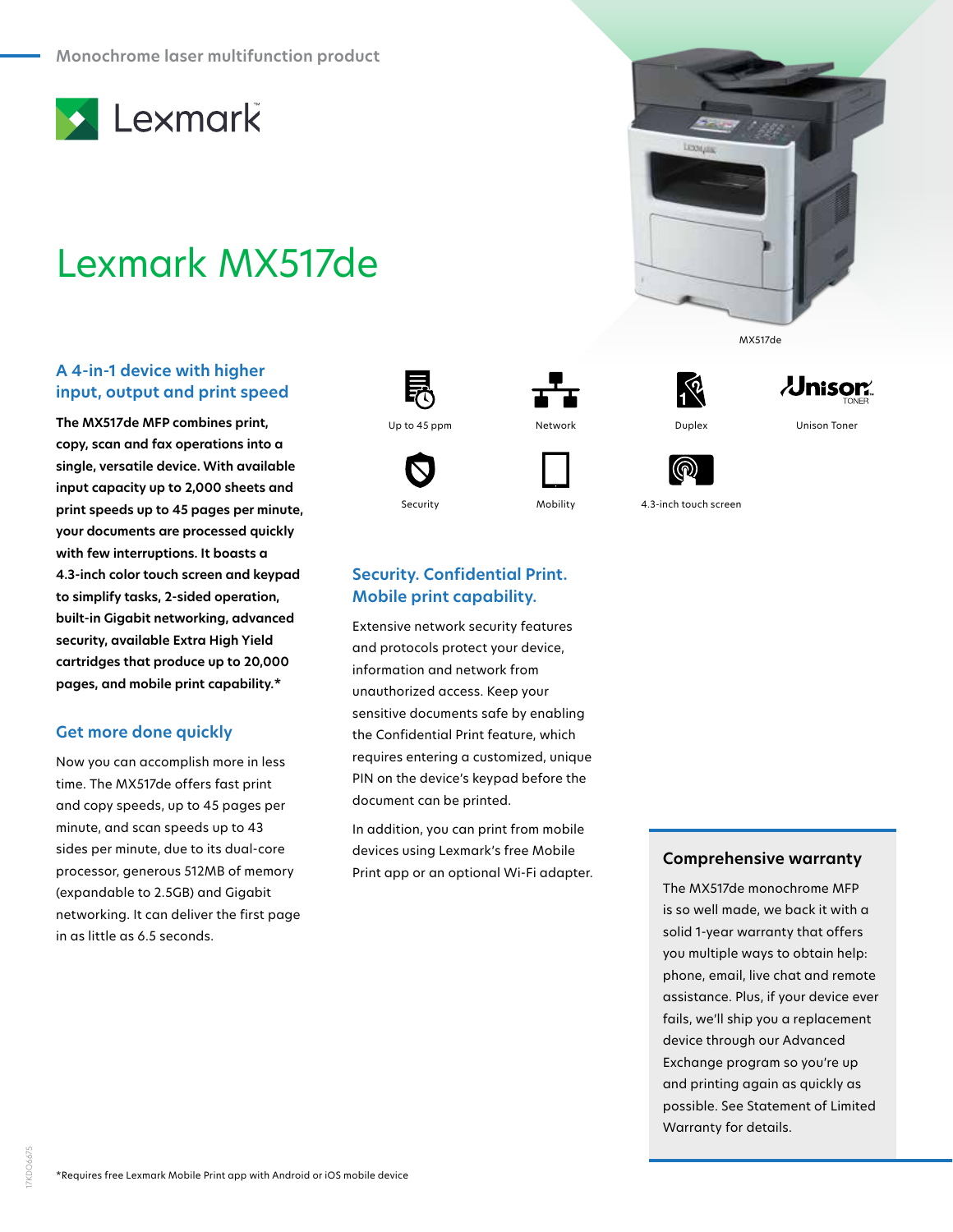# **Extra High Yield cartridges produce up to 20,000 pages**

Available Extra High Yield cartridges produce up to 20,000 pages and never require shaking, which minimizes interruptions and reduces cost per page. The Lexmark print system and Unison™ Toner ensure consistent print quality throughout the life of the cartridge to prevent wasted prints.

#### **User-friendly**

The MX517de is simple to install, easy to use and offers built-in Gigabit networking for full compatibility with nearly every operating system and network, so you'll be up and running in minutes. It's built to last, so you'll easily be able to print up to 12,000 pages per month, thanks to our state-of-the-art paper handling technology.

The 4.3-inch color touch screen offers quick access to fax and scan functions, as well as to pre-installed apps, such as Forms and Favorites, which lets you save frequently used documents and print them from the touch screen.

Lexmark's Mobile Print app for iOS and Android devices provides a simple and consistent user experience for printing from mobile devices. It features simple printer discovery and mobile print and scan.

A front USB port lets you print directly from a flash drive.

### **Eco-friendly**

Built-in two-sided printing reduces paper use. The instant warm-up fuser saves energy and delivers the first printed page as fast as 6.5 seconds. Select an energy-saving mode (Quiet, Hibernate or Eco) to automatically minimize noise and energy consumption.

Through LCCP, the Lexmark Cartridge Collection Program, Lexmark offers a free and easy way for you to return your empty cartridges for sustainable recycling or remanufacturing.

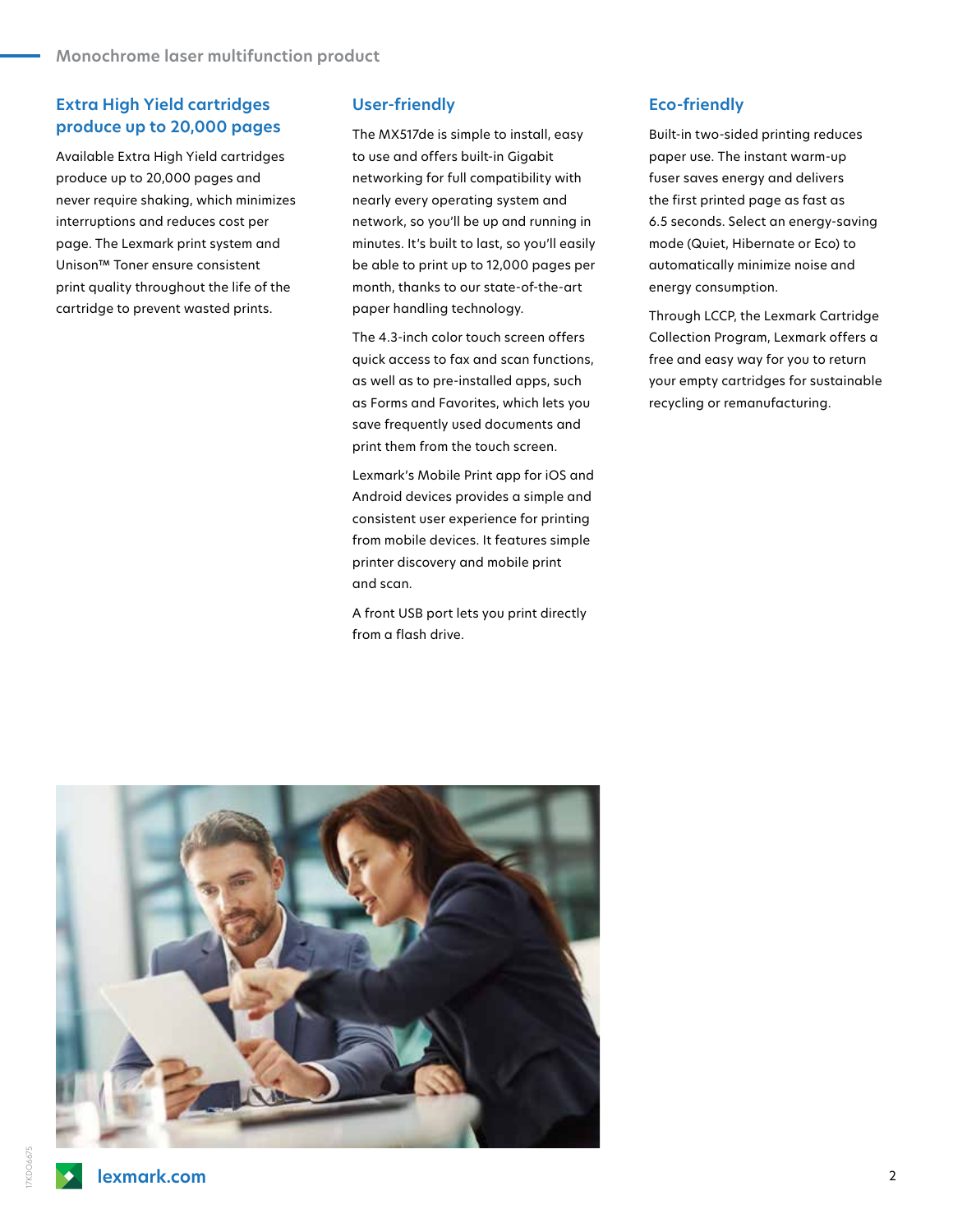| <b>Product specifications</b>                        | Lexmark MX517de                                                                                                                                                                                                                         |
|------------------------------------------------------|-----------------------------------------------------------------------------------------------------------------------------------------------------------------------------------------------------------------------------------------|
| Printing                                             |                                                                                                                                                                                                                                         |
| Display                                              | Lexmark e-Task 4.3-inch (10.9 cm) color touch screen                                                                                                                                                                                    |
| Print Speed: Up to <sup>5</sup>                      | Black: 45 ppm                                                                                                                                                                                                                           |
| Time to First Page: As fast as                       | Black: 6.5 seconds                                                                                                                                                                                                                      |
| <b>Print Resolution</b>                              | Black: 1200 Image Quality, 1200 x 1200 dpi, 2400 Image Quality, 600 x 600 dpi                                                                                                                                                           |
| Memory / Processor                                   | Standard: 512 MB / Maximum: 2560 MB / Dual Core, 800 MHz                                                                                                                                                                                |
| <b>Hard Disk</b>                                     | Option available                                                                                                                                                                                                                        |
| Recommended Monthly Page Volume <sup>2</sup>         | 2000 - 12000 pages                                                                                                                                                                                                                      |
| Maximum Monthly Duty Cycle: Up to <sup>3</sup>       | 120000 pages per month                                                                                                                                                                                                                  |
| Copying                                              |                                                                                                                                                                                                                                         |
| Copy Speed: Up to <sup>5</sup>                       | Black: 45 cpm                                                                                                                                                                                                                           |
| Time to First Copy: As fast as                       | Black: 6.5 seconds                                                                                                                                                                                                                      |
| Scanning                                             |                                                                                                                                                                                                                                         |
| Scanner Type / ADF Scan                              | Flatbed scanner with ADF / RADF (Reversing Duplex)                                                                                                                                                                                      |
| A4/Ltr Duplex Scan Speed: Up to                      | Black: 18 / 19 sides per minute / Color: 8 / 9 sides per minute                                                                                                                                                                         |
| A4/Ltr Simplex Scan Speed: Up to                     | Black: 41 / 43 sides per minute / Color: 19 / 20 sides per minute                                                                                                                                                                       |
| <b>Faxing</b>                                        |                                                                                                                                                                                                                                         |
| Modem Speed                                          | ITU T.30, V.34 Half-Duplex, 33.6 Kbps                                                                                                                                                                                                   |
| Supplies <sup>7</sup>                                |                                                                                                                                                                                                                                         |
| Laser Cartridge Yields (up to) <sup>1</sup>          | 2,500-page Cartridge, 8,500-page High Yield Cartridge, 20,000-page Extra High Yield Cartridge                                                                                                                                           |
| Imaging Unit Estimated Yield: Up to <sup>6</sup>     | 60000 pages, based on 3 average letter/A4-size pages per print job and $\sim$ 5% coverage                                                                                                                                               |
| Cartridge(s) Shipping with Product <sup>1</sup>      | 5,000-page Starter Return Program Toner Cartridge                                                                                                                                                                                       |
| <b>Paper Handling</b>                                |                                                                                                                                                                                                                                         |
| Included Paper Handling                              | 250-Sheet Input, 100-Sheet Multipurpose Feeder, 150-Sheet Output Bin, Integrated Duplex                                                                                                                                                 |
| Optional Paper Handling                              | 250-Sheet Tray, 550-Sheet Tray, 550-Sheet Lockable Tray                                                                                                                                                                                 |
| Paper Input Capacity: Up to                          | Standard: 350 pages 20 lb or 75 gsm bond / Maximum: 2000 pages 20 lb or 75 gsm bond                                                                                                                                                     |
| Paper Output Capacity: Up to                         | Standard: 150 pages 20 lb or 75 gsm bond / Maximum: 150 pages 20 lb or 75 gsm bond                                                                                                                                                      |
| Media Types Supported                                | Card Stock, Envelopes, Paper Labels, Plain Paper, Transparencies, Refer to the Card Stock & Label Guide.                                                                                                                                |
| Media Sizes Supported                                | 10 Envelope, 7 3/4 Envelope, 9 Envelope, A4, A5, DL Envelope, Executive, Folio, JIS-B5, Legal, Letter, Statement, Universal,<br>Oficio. A6                                                                                              |
| <b>General Information</b> <sup>4</sup>              |                                                                                                                                                                                                                                         |
| <b>Standard Ports</b>                                | One Internal Card Slot, USB 2.0 Specification Hi-Speed Certified (Type B), Gigabit Ethernet (10/100/1000), Front USB 2.0<br>Specification Hi-Speed Certified port (Type A), Rear USB 2.0 Specification Hi-Speed Certified Port (Type A) |
| Optional Network Ports / Optional Local Ports        | Internal MarkNet N8350 802.11b/g/n Wireless / Internal RS-232C serial, Internal 1284-B Bidirectional Parallel                                                                                                                           |
| Noise Level: Operating                               | Print: 56 dBA / Copy: 56 dBA / Scan: 55 dBA                                                                                                                                                                                             |
| <b>Specified Operating Environment</b>               | Temperature: 16 to 32°C (60 to 90°F), Humidity: 8 to 80% Relative Humidity, Altitude: 0 - 2896 Meters (9,500 Feet)                                                                                                                      |
| Limited Warranty - See Statement of Limited Warranty | 1-Year Onsite Service, Next Business Day                                                                                                                                                                                                |
| Size (in. - H x W x D) / Weight (lb.)                | 19.8 x 19.3 x 17.8 in. / 48 lb.                                                                                                                                                                                                         |

1 Average standard page yield value declared in accordance with ISO/IEC 19752. 2"Recommended Monthly Page Volume" is a range of pages that helps customers evaluate Lexmark's product offerings based on the average number of pages customers plan to print on the device each month. Lexmark recommends that the number of pages per month be within the stated range for optimum device performance, based on factors including: supplies replacement intervals, paper loading intervals, speed, and typical<br>customer usage. 3″Maximum Monthly Duty Cycle" is defi comparison of robustness in relation to other Lexmark printers and MFPs. 'Printers are sold subject to certain license/agreement conditions. See www.lexmark.com/printerlicense<br>for details. <sup>sp</sup>rint and copy speeds measured print job complexity. 7Product functions only with replacement cartridges designed for use in a specific geographical region. See www.lexmark.com/regions for more details.